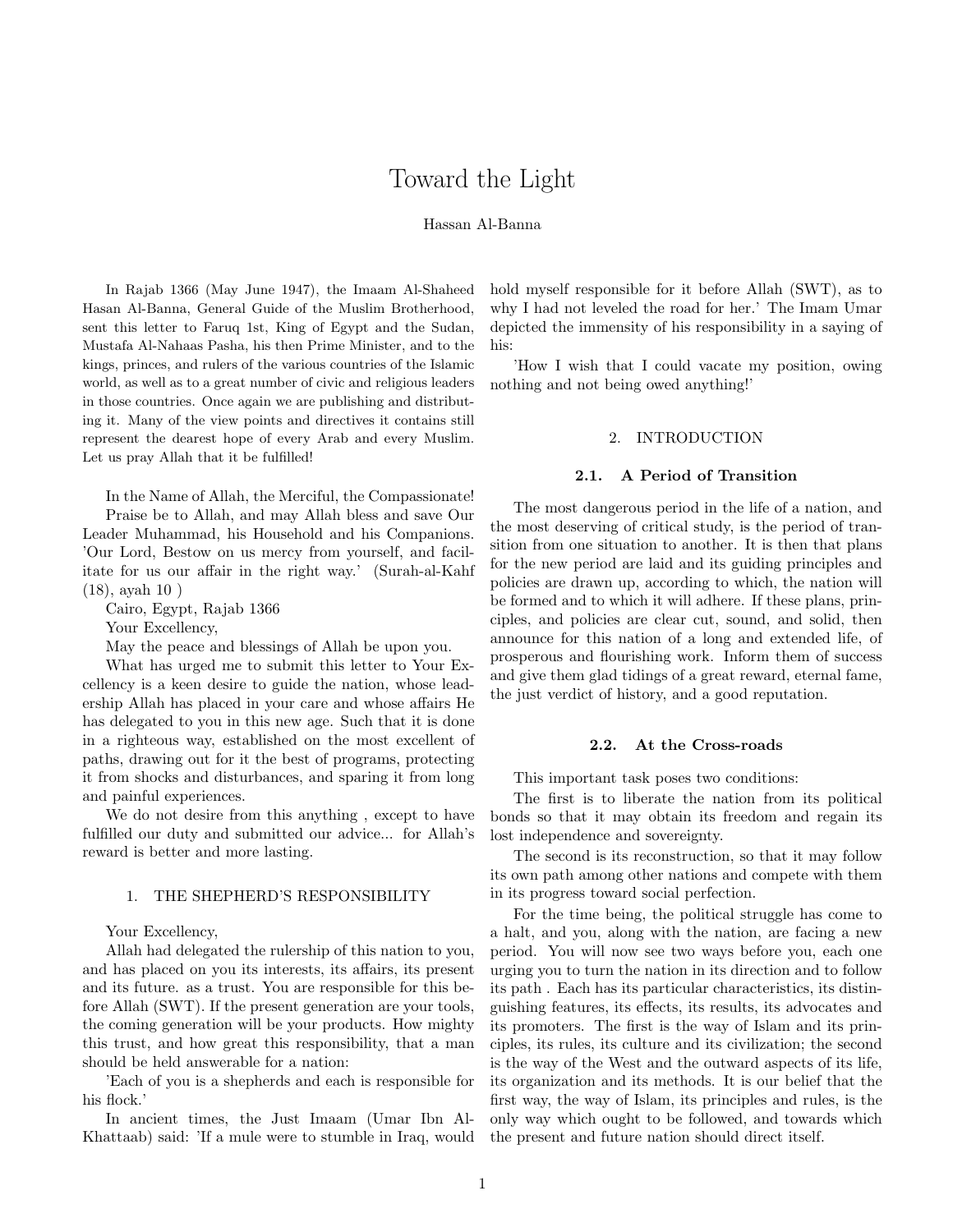## 2.3. Advantages of the Islamic Direction

If we take the nation along this path, we shall be able to obtain many benefits, among them is the Islamic methodology which has already been experienced and history has testified as to its soundness. It has produced for the benefit of mankind a nation, most powerful and virtuous, most merciful, and righteous, blessed above all other nations. It possesses a sanctity and stability in the minds of men which makes it easy for all to adopt and understand, to respond to, as well as to adhere to, once they are properly oriented to it. Add to that national self esteem and sincere patriotism. For then we will construct our lives on our own rules and principles, taking nothing from others. Herein lie the highest ideals of a social and active independence, after political independence.

To take this course, will firstly mean a strengthening of Arab unity, and secondly, a strengthening of Islamic unity. The entire Islamic world will support with its heart and soul. They will see us as Brothers, and we will stand behind and support each other. And herein lies a great moral advantage which no intelligent person will shun.

This course is complete and comprehensive, and guarantees a nation the best system of organization for public life, both practical and spiritual. This is the advantage that distinguishes Islam, for it bases the organization of the life of a nation on two important pillars: the adherence to good, and the avoidance of that which is harmful.

If we pursue this path, we shall be able to avoid the Vital problems which other nations (who neither knew of this course nor followed it) have fallen into. Indeed, we shall be able to solve many complicated problems which the present institutions have failed to solve and here we cite the words of Bernard Shaw:

'How much the world in the modern age needs a man like Muhammad to solve its stubborn, complicated problems over a cup of coffee.'

After all this, if we follow this path, Allah's support will be behind us, strengthening us in our moments of weakness, sustaining us in hardship, easing our struggle for us, and urging us to go forward:

'Do not falter in pursuing the people; if you suffer, they suffer as do you, and you hope from Allah that which they do not and Allah is full of knowledge and wisdom.' (Surahan-Nisaa' (4), ayah 104)

#### 2.4. Western Civilization Today

In concluding this discussion, we assert that the Western civilization, which was for a long time, brilliant by virtue of its scientific perfection subjugating the whole world with the products of this science, is now in ruin, Its foundations are crumbling, and its institution and guiding principles are being torn down. Its political foundations are being destroyed by dictatorships, while its economy is in crisis. The millions of wretched, unemployed and hungry people will bear witness to this. Strange ideologies and widespread revolutions are undermining its social foundations. Its people are at a loss as to the cure and have strayed far of the path . Their conferences are all failures, their treaties have not lasted and their covenants are torn to pieces: The League of Nations is an empty shell, possessing neither spirit nor influence. On one hand they are signing un-Islamic treaties and taking comfort therein, while on the other hand they are receiving violent blows, so that the world, thanks to these tyrannical and self seeking policies, has become like a ship in the midst of the sea, with its captain distraught while blustering gales assault it on all sides. All of humanity is tormented, wretched, worried and confused, having been scorched by the fires of greed and materialism. They are in dire need of the sweetness of True Islam to wash from them the filth of misery and to lead them to happiness.

The leadership of the world was at one time entirely in the hands of the East, then it fell to the West after the rise of the Greeks and Romans. After that, the Prophetic eras of Moses, Christ , and Muhammad (peace and blessings of Allah be upon them all) brought it back to the East for a second time, but then the East fell into its long sleep, and the West enjoyed a new rebirth. It was Allah's Sunnah which does not fail to manifest itself and the West inherited leadership of the world. But lo and behold! It was tyrannical and unjust, insolent, misguided, and stumbling blindly, all it requires is a strong Eastern power to exert itself under the shadow of Allah's banner, with the standard of the Qur'an fluttering at its head, and backed up by the strong soldiers of unyielding faith; then you will see the World living under the tranquillity of Islam, and on the lips of everyone will be the following slogan:

'Praise be unto Allah who guided us to this. for truly we would not have been guided if Allah had not guided us.' (Surah-al-A'raaf (7), ayah 43)

This is not in the least a product of the imagination: It is no other than the true verdict of history. And if it is not fulfilled by us:

'Then Allah will bring a people whom He loves and who love Him, humble toward believers and powerful against unbelievers, striving in the way of Allah, and fearing not the reproach of any reproacher. That is the bounty of Allah, which He brings to whom He will.' (Surah-al-Maa'idah (5), ayah 54)

# 3. ISLAM IS GUARANTEED TO SUPPLY THE FORTHCOMING NATION WITH ALL THAT IT NEEDS

There is no regime in this world which can supply the forthcoming nation with what it requires in the way of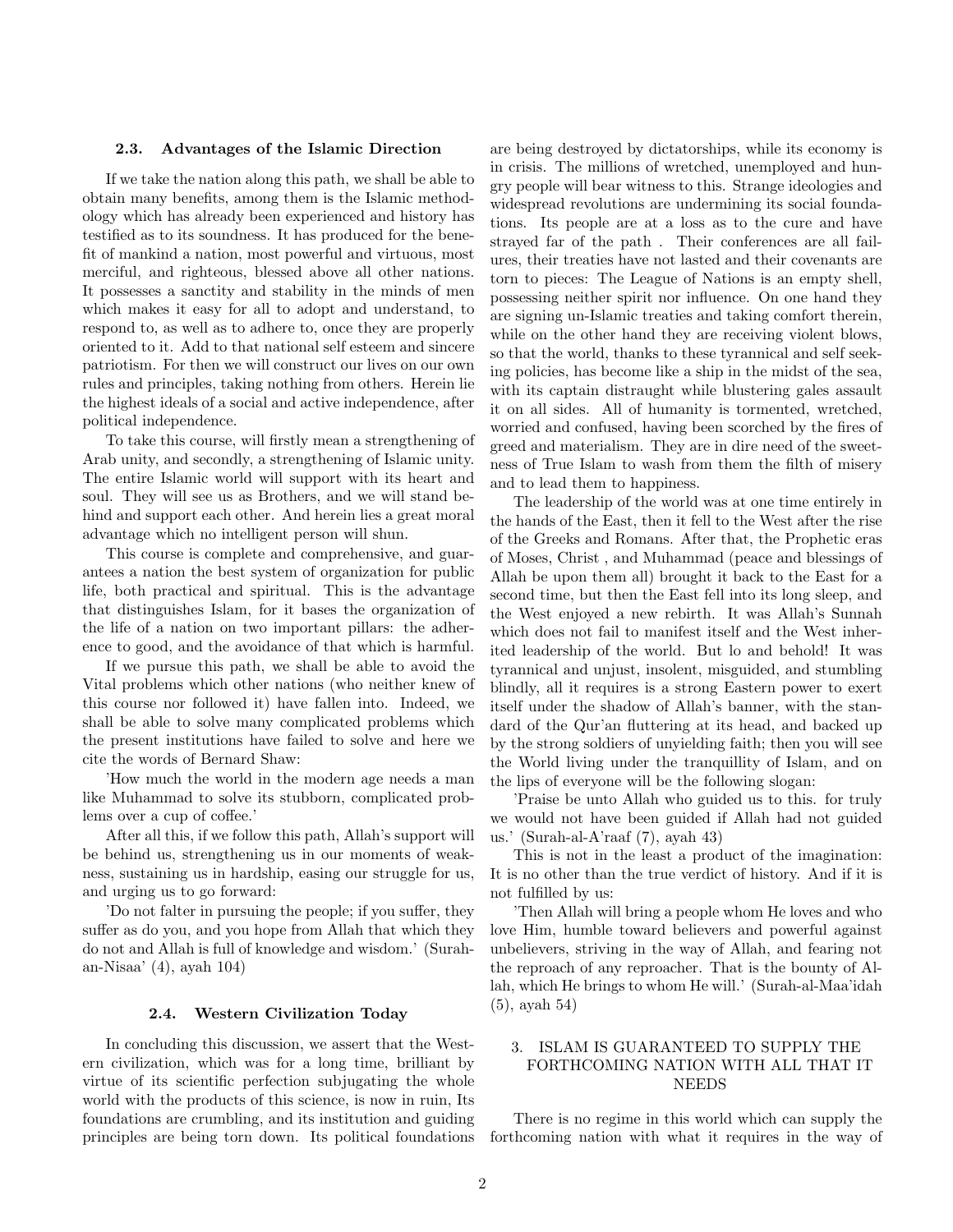institutions, principles, objectives, and judgements to the same extent as Islam can. The Noble Qur'an is full of passages describing this particular aspect, giving both general and detailed examples. It provides a clear and precise remedy. No nation adheres to it without succeeding in its aspirations.

#### 3.1. Islam and Hope

An upcoming nation needs a broad, and far reaching vision. The Qur'an has cultivated in its nations this sentiment in a manner which makes a dead nation come to life, full of ambition, hope, and determination. It is enough that it labels despair the road to unbelief, and hopelessness a manifestation of error. If the weakest nation heard the words of the Almighty:

'And We wished to do a favor to those who were weak in the land, and to make them leaders, and to make them inheritors.' (Surah-al-Qasas (28), ayahs 5-6)

And in the words of the Almighty:

'Falter not, nor grieve, for you will be paramount if you are believers. If a wound touches you, a wound like it has already touched the people. These are the days which We apportion to mankind in turn.' (Surah-aal-Imran (3), ayahs 139-40)

And in the words of the Almighty:

'He it is who expelled those of the People of the Book who disbelieved from their abodes at the first gathering. You did not think that they would go forth, and you thought that their fortresses would render them impregnable to Allah. But Allah came to them from whence they had not reckoned, and He cast terror into their hearts, while they made ruins of their homes by their own hands and the hands of the believers. Consider then, you who have eyes!' (Surah-al-Hashr (59), ayah 2)

And in the words of the Almighty:

'Or did you think to enter Paradise when what had come to those who passed on before you had not yet come to you? Misery and suffering touched them and they were so shaken that the Apostle and those who believed said 'When is Allah's succor?' Is not Allah's succor near?' (Surah-al-Baqarah (2), ayah 214)

If the weakest of nations heard these glad tidings and read these realistic and applicable stories, they would without doubt emerge as the strongest of nations in faith and spirit. They would see in this hope, that which would compel them to plunge into difficulties, however severe they might be, and to confront events, however overwhelming, until they attain the perfection to which they aspired.

#### 3.2. Islam and National Greatness

The upcoming nations need to find pride in their nationalism just as a superior nation does with its own merits and history, so that their image be imprinted on the minds of their sons, and they offer their blood and lives on behalf of this glory and nobility. So that they work for the welfare of the Homeland, for its pride and prosperity. We will not see in any other regime, an ideal, more just, more virtuous, and more merciful as in True Islam. For the nation that knows that its nobility and honor have been sanctified by Allah in His foresight, and that He has registered it in His Masterful Book, for as He, the Blessed and Almighty, says:

'You are the best nation which has been brought forth for mankind.' (Surah-aal-Imran (3), ayah 110)

and in the words of the Almighty:

'Thus have We made you a middle nation, that you may be witnesses over mankind and the Messenger a witness over you.' (Surah-al-Baqarah (2), ayah 143)

'Greatness belongs to Allah, and to His Apostle, and to the believers.' (Surah-al-Munaafiqun (63), ayah 8)

is the most worthy nation to sacrifice the world and all that it contains for its God given honor.

The modern nations have labored to foster this image firmly in the minds of their youth, men and boys alike. thus we hear: "Germany above all!" and "Italy above all!" and "Rule, Britannia!" But the difference between the feelings which the Islamic ideology fosters, and the feelings fostered by these slogans and ideologies, is that a Muslim seeks to rise and connect with Allah, while the a non-Muslim does not go beyond the literal meaning of these words. Furthermore, in creating such sentiments, Islam has defined its goal, and made it a stringent duty to keep to it, clarifying that it is not a matter of extreme chauvinism or false pride, but of leading the world to the common good. Concerning this, He, (SWT), says:

'You command the good and forbid the evil, and believe in Allah.' (Surah-aal-Imran (3), ayah 110)

In other words, it aims for high values, combating evil and a reverence for the ideal while performing any act. It is with these very sentiments that the early Muslims, reached the highest level of justice and mercy ever reported of any nation. On the other hand, the ideology of domination in the minds of the Western nations could not define its goal without being deceivingly fanatical and therefore the result was a bloody war against the weak nations. In this respect, the Islamic ideology adopted the best course, and sought to instill this into its people, turning them away from anything characterized by wickedness and oppression. Islam has extended the frontiers of the Islamic Homeland, and has ordained toil for its welfare and self sacrifice for the sake of its freedom and greatness. According to the Islamic understanding, the Homeland comprises of

(1) the country itself.

(2) the other Islamic countries, for all of them are seen as a home nation and an abode for the Muslim.

(3) This extends to the first Islamic Empire which the Pious Ancestors built with their dear and precious blood,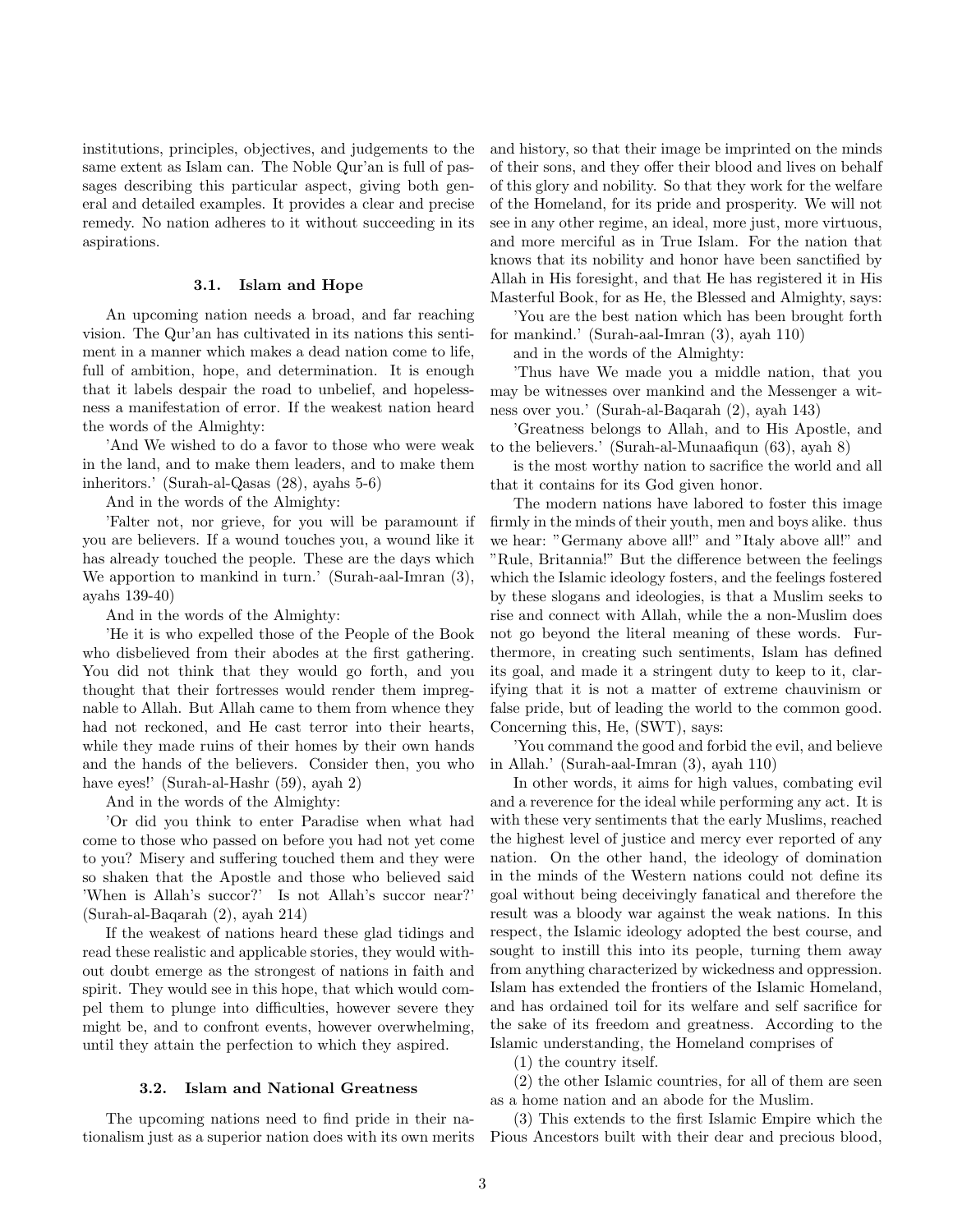and over which they raised the banner of Allah. The impression that they left still calls out to their past glory and excellence. The Muslim will be asked before Allah (SWT) why he did not work to restore its lands.

(4) Then the Homeland of the Muslim expands to encompass the entire world. Do you not hear the words of Allah (SWT):

'And fight them until there is no more oppression, and the religion all of it is Allah's' (Surah-al-Baqarah (2), ayah 193 )

Thus did Islam reconcile the sentiments of local nationalism with that of a common nationalism, in all that is good for mankind:

'O mankind, We created you male and female, and We created you peoples and tribes, that you might know one another.' (Surah-al-Hujuraat (49), ayah 13)

## 3.3. Islam and the Armed Forces

Similarly, upcoming nations require strength, and need to implant the military spirit into their people, especially in these times when peace can only be guaranteed by preparing for war, and the slogan of its people is:

'Strength is the surest way to guarantee the enforcement of justice.'

Islam never overlooked this factor, but in reality made it a stringent duty, and in no way differentiated between it and prayer or fasting. There is no regime In the entire world, which has concerned itself with this factor, (neither in old nor in modern times) to the extent that Islam has in the Qur'an, and in the Traditions and life of the Messenger of Allah (PBUH). This is presented in clear and exemplary fashion in the words of the Almighty:

'And prepare against them such force and troops of horses as you can, by which to frighten the enemies of Allah and your enemies.' (Surah-al-Anfaal (8), ayah 60)

And in the words of the Almighty:

'Fighting is prescribed for you, though it be detestable to you. But it may be that you detest something which is good for you, and it may be that you love something which is bad for you.' (Surah-al-Baqarah (2), ayah 216)

And have you ever seen a military proclamation in any other sacred book whether recited in prayer, through dhikr(remembrance), public worship and private communion with Allah, like the proclamation which begins with an abrupt command in the words of the Almighty:

'So let those fight in the way of Allah who sell the life of this world for the next!' (Surah-an-Nisaa' (4), ayah 74)

Then He immediately specifies the reward:

'And he who fights in Allah's way and is slain or overcome, We shall provide him with a mighty wage.' (Surahan-Nisaa' (4), ayah 74)

This is then followed by an exhortation which arouses

the noblest sentiments of a man's heart, namely, the deliverance of the people and the Homeland, as He says:

'What is wrong with you that you fight not in the way of Allah and for those weak, ill treated and oppressed among men, women, and children who say: "Our Lord, bring us forth from this city whose people arc unjust, and appoint for us from Thyself a guardian, and appoint for us from Thyself a Protector!"' (Surah-an-Nisaa' (4), ayah 75)

Then He shows them the nobility of their goal and the baselessness of their enemies' goal, demonstrating clearly that they (the Muslims) are sacrificing something of great value: their lives, for a much more precious commodity: the Pleasure of Allah. While at the same time, the non Muslims are fighting with no goal before them. Therefore they are weaker in spirit and more confused in their hearts. He, the Almighty, says:

'Those who believe fight in the way of Allah, and those who disbelieve fight in the way of idolatry, so fight the auxiliaries of Satan! Truly the wiles of Satan are weak.' (Surah-an-Nisaa' (4), ayah 76)

Then He reproaches those who shirked their duty, taking the easy way out and abandoning the difficult demands of heroism. He shows them their mistake in adopting this attitude, and that boldness would not harm them in the very least, they would only reap the great reward, while there is no profit in abstention. As death can come at any time. Directly following the preceding verses, He says:

'Hast thou no observed those to whom it was said: "Restrain your hands, perform the prayer, and pay the alms?" But when fighting is prescribed for them, lo and behold, a party of them fear men as much as their fear of Allah, or even more. And they say: "Our Lord, why hast Thou prescribed fighting for us? If Thou wouldst but respite us for a brief time!" Say: "The pleasure of this world is but little: the next world is better for the pious, and you will not be wronged to the extent of a single date fiber. Wherever you are, death will overtake you, even if you are in well built towers"' (Surah-an-Nisaa' (4), ayahs 77-78)

By Allah, is there a military declaration which has so much force and clarity, awakening within the heart of a soldier all the zeal, pride, and faith the commander desires ?

If the mainstay of military life is discipline and obedience, Allah has gathered them in two verses of His Book, when He (SWT), says:

'Truly God loves those who fight in His way, in ranks, as if they were a solidly constructed building.' (Surah-as-Saff (61), ayah 4)

And as He, the Almighty, says:

'And more fitting for them are obedience and civil speech.' (Surah-Muhammad (47), ayahs 20-21)

And if you read what Islam prescribes concerning the preparation of equipment, the provisioning of the armed forces, the teaching of archery, the sheltering of horses,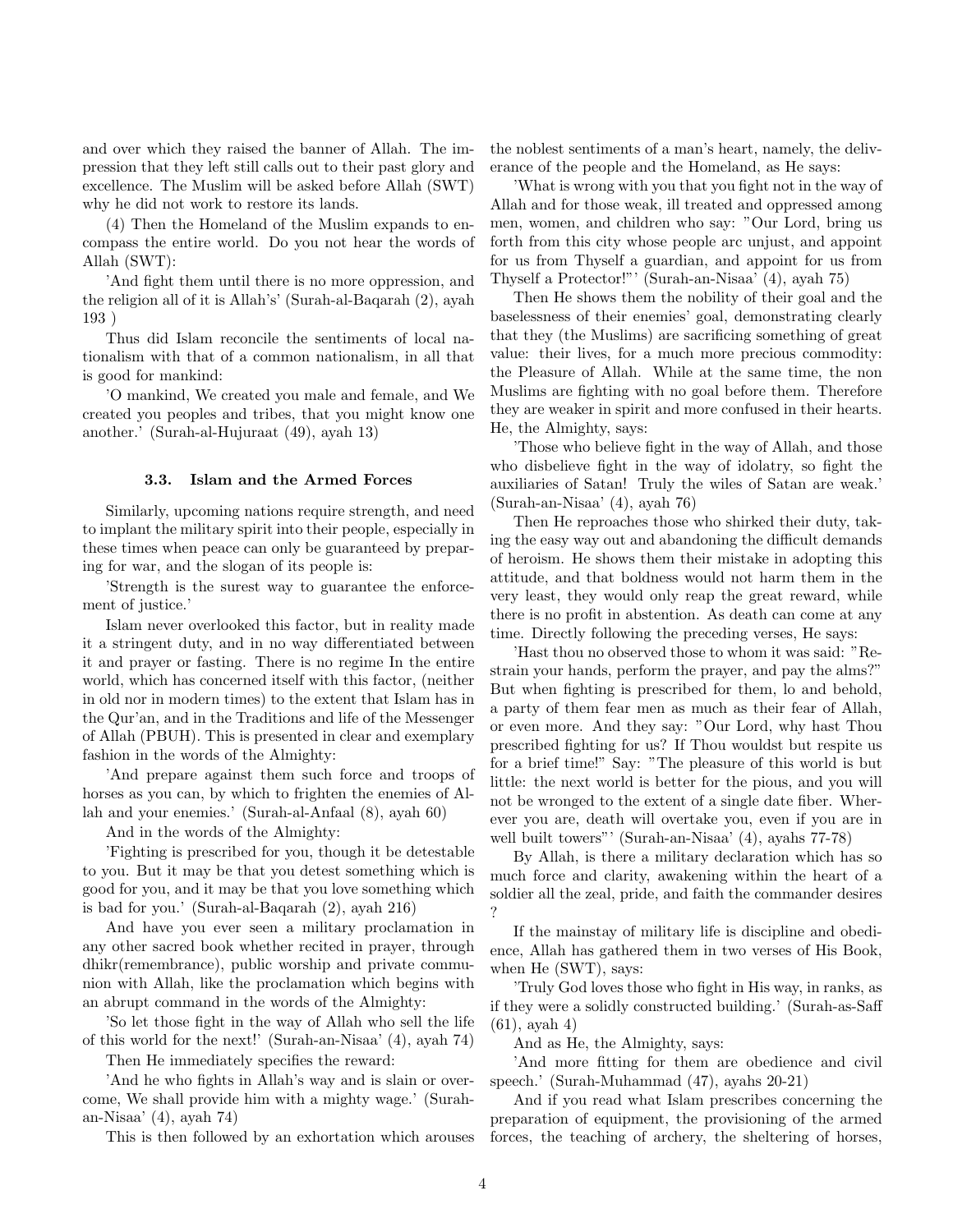the virtue of the shahadah, the reward of jihad, those who spend on its behalf, and those who look after the family of a mujahid and a full understanding of the different types of Jihad, you will see that the list is endless, whether in noble Qur'anic verses, the Honored Traditions, the Pure Prophetic Biography, or the True Islamic jurisprudence:

'Our Lord encompasses all things in knowledge!' (Surah-al-A'raaf (7), ayah 89)

The modern nations have paid close attention to this and have been founded on these principles: we see that Mussolini's Fascism, Hitler's Nazism, and Stalin's Communism are based on pure militarism. But there is a vast difference between all of these and the militarism of Islam, for the Islam which has sanctified the use of force has also preferred peace. Directly after the verses extolling force, the Blessed and Almighty says:

'And if they incline to peace, then incline thou to it, and trust in Allah.' (Surah-al-Anfaal (8), ayah 61)

And it is He who defined the price of victory and its manifestations when He said:

'Allah will surely aid one who aids Him. Allah is Mighty, Glorious! Those, who if We make them powerful in the earth, perform the prayer and pay the alms, and command the good and forbid the evil. For unto Allah belongs the consequence of affairs.' (Surah-al-Hajj (22), ayah 40-41)

And it is He who set down the basis of international military law, when He (SWT) said:

'And if You (O Muhammad ) fear treachery from any people, throw back (their covenant) on them (so as to be on ) equal terms. Truly Allah does not love the treacherous.' (Surah-al-Anfaal (8), ayah 58)

The Messenger (PBUH), his Successors and the commanders of their armies stand out as the most remarkable manifestations of mercy and kindness:

'Commit no treachery, do not exceed the bounds, do not mutilate, do not kill women, children, and the aged, do not cut down fruit-bearing trees, and do not finish off the wounded. You will come across people who lead lives of devotion in hermitages: leave them and that to which they devote themselves, in peace.'

This was the military power of Islam, the guardians of justice, law and order. As for the present military might of Europe, everyone knows that it is an army of injustice and greed. Which of the two sides is more upright and magnanimous?

## 3.4. Islam and Public Health

Nations which are up and coming need to excel In military force, and the buttress of such a force is physical health and strength. The Qur'an points to this aspect in the story of a struggling nation which was ready to fight for the sake of its freedom, independence and formation. For Allah chose for it a leader, morally and ideologically sound, his physical strength in particular would allow him to bear the burden of fighting. This is what the Noble Qur'an relates concerning the Children of Israel and the confirmation of their leader, Saul (Taalut)

'Indeed Allah has chosen him above you, and has increased him abundantly in knowledge and stature.' (Surah-al-Baqarah (2),a ayah 247)

The messenger (PBUH) has commented on this concept in many narrations, and has urged the believers to preserve their bodily strength, just as he urged them regarding their spiritual strength.: There is a Hadeeth (Sahih) which cites:

'The strong believer is better than the weak believer.' And also:

'Truly your body has a right over you.'

The messenger of Allah (PBUH) has clarified the principles of public health to the Ummah, especially concerning preventative medicine, the more excellent of the two aspects of medicine. He (PBUH) said:

'We are a people who do not eat unless we are hungry, and when we eat, we do not satisfy our hunger.'

And when The Prophet (PBUH) used to look for drinking water, he (PBUH) used to look for sweet water. And he forbade urinating and defecating in stagnant water, and declared a quarantine against plague ridden countries, so that the inhabitants should not leave such a country nor any outsider enter it. Finally, he (PBUH) paid much attention to physical sports, i.e., archery, swimming, horsemanship, and running, urging his Ummah to partake and show interest in them. There is even a narration which states:

'He who once knew archery and then forgot it, is not of my Ummah.'

And he (PBUH) stringently forbade celibacy, monasticism, and the punishing and weakening of the body in order to draw near to Allah (SWT). In all these matters he guided the Ummah in the direction of moderation. All of this testifies to Islam's deep concern for the health of the Ummah at large, to the strenuous efforts it made in order to safeguard it, and its acceptance of anything that is good for its general welfare and happiness.

#### 3.5. Islam and Science

Just as nations need power, so do they need the science with which to support this power and direct it in the best possible manner, providing them with all that they require in the way of inventions and discoveries. Islam does not reject science; indeed, it makes it as obligatory as the acquisition of power, and gives it its support. It suffices to say that the very first verse of the Book of Allah to be revealed says:

'Recite, in the Name of thy Lord who created; created man from a clot of blood. Recite, for thy Lord is the Most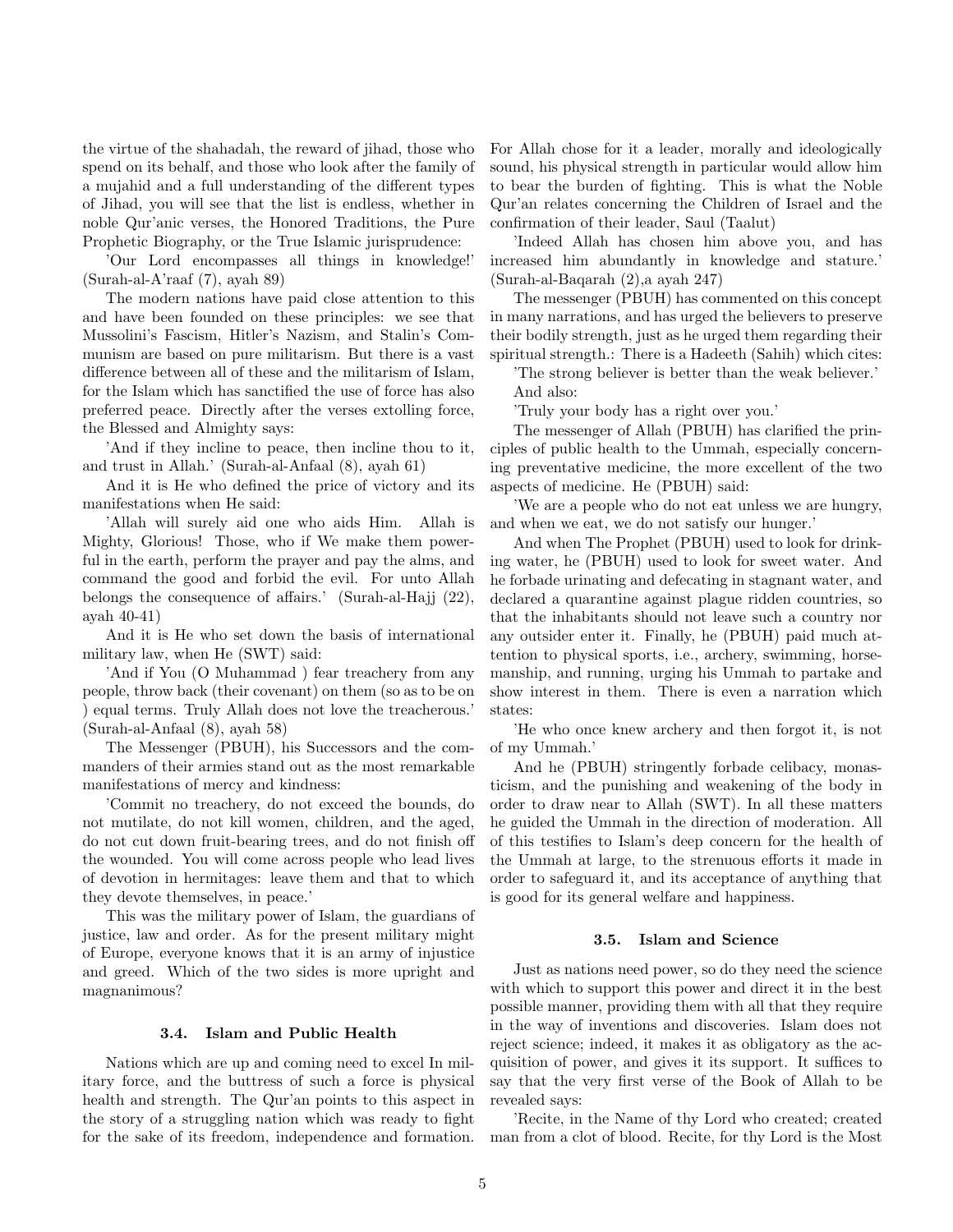Gracious, who taught men with the pen; taught man what he did not know.' (Surah-al-'Alaq (96), ayah 1)

The Apostle of Allah (PBUH) stipulated as part of the ransom for the polytheists captured at Badr, one prisoner should teach ten Muslim children reading and writing, in the endeavor to wipe out illiteracy from the Ummah. Allah has not placed the learned and the ignorant equal. He (SWT) says:

'Are those who know and those who do not know equal? Only those who possess understanding are mindful.' (Surah-az-Zumar (39), ayah 11)

Islam has given the same weight to the ink of scholars as to the blood of martyrs. The Qur'an links science and power together in two noble verses:

'For why should not a few from every group of them march out as a party, so that they may gain knowledge of religion and warn their people when they return to them? Perhaps they will beware. O ye who believe fight those unbelievers who are close to you, and let them encounter harshness in you, and know ye that Allah is with the godfearing.' (Surah-at-Tawbah (9), ayah 122-123)

The Qur'an does not distinguish between the natural and religious sciences, but advocates both. It sums up the natural sciences in one verse, by encouraging man to study them. To understand and be familiar with the universe is a way of revering Him and a path towards knowing Him. This is what the Almighty says:

'Hast thou not seen Allah send down water from the sky?' (Surah-Faatir (35), ayah 27)

Here Allah refers to astronomy and the cosmos, and the connection between heaven and earth. Then the Almighty says:

'And We produce their with fruits of varying colors.' (Surah-Faatir (35), ayah 27)

Here Allah refers to the amazing science of botany.

'And among the mountains are streaks white and red, of varying colors and (others) black.' Surah-Faatir (35), ayah 27)

Here there is a reference to the science of geology, and the different modes of strata that constitute the earth.

'And of men and creatures that crawl and cattle, in like manner of various colors.' (Surah-Faatir (35), ayah 28)

Here there is reference to the science of biology and the classification system. Do you think that these verses have left out any of the natural sciences? To all of this the Almighty adds:

'The learned among His worshippers alone fear Allah.' (Surah-Faatir (35), ayah 28)

Don't you see that with such a wonderful construction of verses, Allah commands and encourages mankind to study the universe, placing those who have deep insight into the mysteries of the universe as those who revere and know Him.

#### 3.6. Islam and Morality

The upcoming nation, above all else, needs to set a dignified and established moral code, together with a magnanimous spirit fired by lofty aspirations. For it will have to meet the demands of the new age which cannot be fulfilled unless it possesses sincere and strong morals founded on deep faith, unwavering determination, great self sacrifice, and considerable tolerance. Islam alone can create such a perfect soul, for it has made the purification of the soul a foundation of success. The Almighty says:

'He who has purified it will succeed: he who has corrupted it will fail.' (Surah-ash-Shams (91), ayahs 9-10)

He has made the reform of society incumbent upon the reform of the self and morality. He (SWT) says:

'Surely Allah will not change the circumstances of a people until they change what is in themselves.' (Surahar-Ra'd (13), ayah 11)

You will find verses that delve into the individual aspects of noble manners, and you will see that they represent an unassailable force, demanding one to purify and strengthen his soul, as the Almighty, says:

'Of the believers are men who were sincere in their covenant with Allah, and of them are those who fulfilled their vow, and of them are those who are waiting, not having changed at all, for Allah to reward the sincere for their sincerity.' (Surah-al-Ahzaab (33), ayahs 23-24)

Concerning generosity, self sacrifice, patience, tolerance, and the overcoming of hardships, Allah (SWT) says:

'And that is because they suffer neither thirst not hardship nor hunger in Allah's way, nor do they take a step which angers the unbelievers, nor do they gain anything from the enemy, but that a good deed is recorded on their behalf. Truly Allah does waste not the reward of the doers of Good, nor do they spend little or much, nor do they cross a valley, but it is recorded for them, so that Allah may reward them for the best of what they were doing.' (Surah-at-Tawbah (9), ayahs 120-121)

There is no agent like Islam, that can awaken the conscience, arouse feelings, and station a guard over the self. It is the only one that can regulate the deepest and most hidden secrets.

#### 3.7. Islam and Economics

The rising nation also needs to regulate its economic affairs. This has been the most important question of this recent age. Islam is not negligent of this aspect, but rather has laid down all the possible guidelines. You may hear Allah (SWT) speaking of safeguarding property, explaining its value and the necessity to give it importance:

'Do not give the foolish your property of which Allah has appointed you the manager.' (Surah-an-Nisaa'  $(4)$ , ayah 5)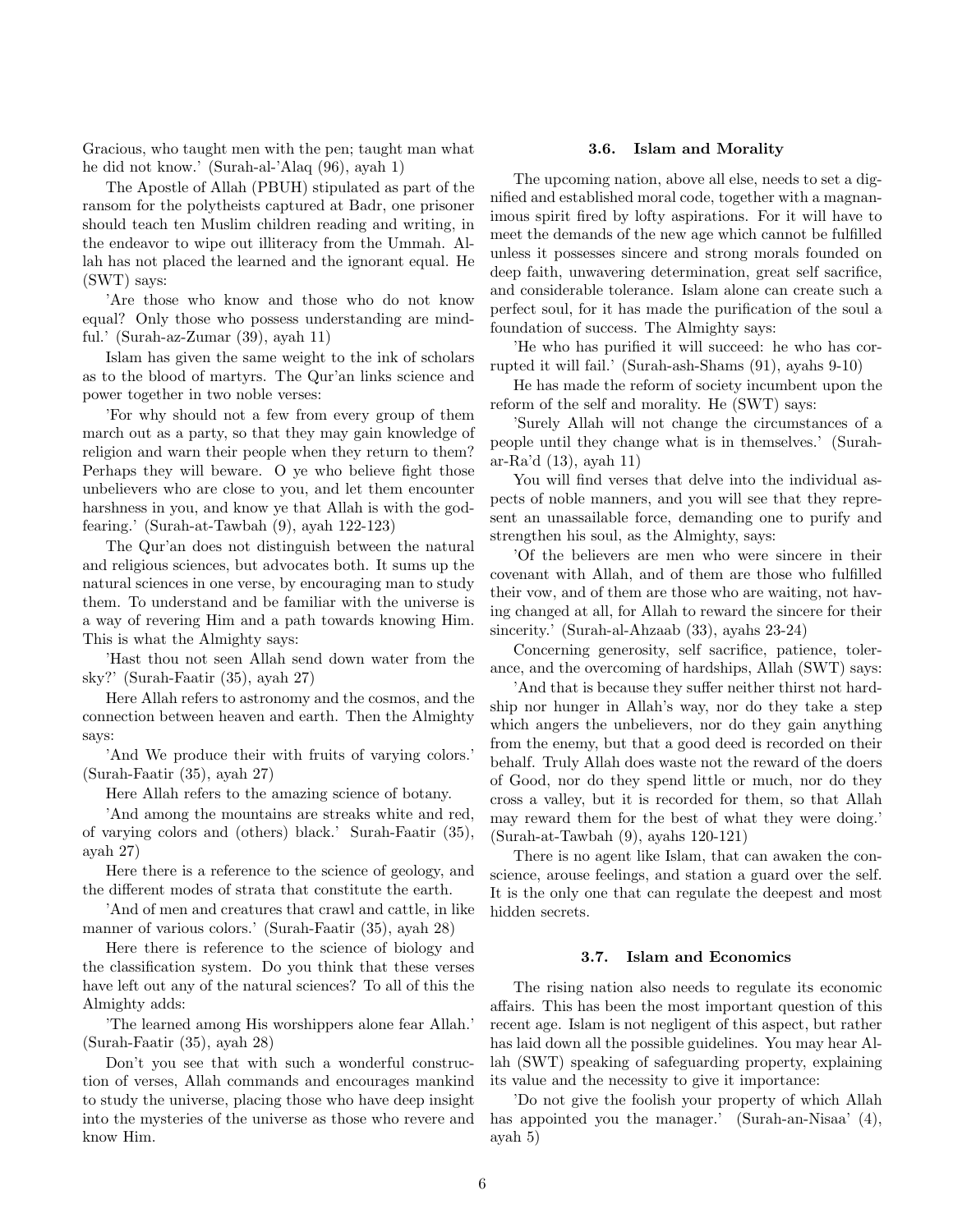And He says, concerning the balancing out of expenditures and income:

'And let not your hand be tied to thy neck, nor open it to its fullest extent.' (Surah-al-Israa' (17), ayah 29)

And the Apostle of Allah (PBUH) says:

'He who economizes will not be in need.'

What is true for the individual is just as true for the nation, as the Prophet (PBUH) says:

'How excellent is righteous wealth for a righteous man!'

Any good economic system is welcomed by Islam, and it urges the nation to promote it and puts no obstacles in its path. Islamic jurisprudence is filled with rules for financial transactions, and it has given them in such minute detail as to obviate further elaboration.

Finally, if the nation possesses all these reinforcements: hope, patriotism, science, power, health, and a sound economy, it will, without a doubt, be the strongest of all nations, and the future will belong to it. Especially, if to all this one adds that it has been purified of selfishness, aggressiveness, egotism, and arrogance, and has come to desire the welfare of the whole world. Indeed, Islam has guaranteed this, so there is no excuse for a nation that wants to rise to refuse this and divert from its path .

## 3.8. The Public Institutions of Islam

This is one of the beautiful aspects of the Islamic system, typically found in resurgent nations, bearing in mind that we are in an era of resurgence. As for reviewing all the beautiful aspects of this Islamic resurgence, it would require voluminous, vast and far-flung investigations. It is enough to say a few concise words on the aspects of this beauty: the Islamic system with respect to the individual, the nation, the family, the relationship between the government and its people and its relationship with other nations Has managed to bring together that which is all encompassing and general with that which is very precise and elaborate and has chosen the common good as well as giving it clarity. The Islamic system is the most perfect and most beneficial system known to mankind. This is supported by history and painstaking research in every aspect of national life.

This judgement, which was once limited to particular persons, has now become general, and is attested to by every fair minded individual. Whenever investigators delve into their researches, they uncover aspects of the perfection of this eternal system not previously discerned by their predecessors. Allah said in truth:

'We shall show them Our signs on the horizons and in their souls until it is apparent to them that it is the truth. Is it not sufficient that thy Lord is a witness over all things?' (Surah-as-Sajdah (41), ayah 53)

# 4. ISLAM PROTECTS MINORITIES AND SAFEGUARDS THE RIGHTS OF FOREIGNERS

#### Your Excellency,

People think that adhering to Islam and making it the basis for regulating ones life, as well as the unity of the different races of a nation, one of the strongest pillars of modernist revival, are incompatible with the existence of non Muslim minorities within the Islamic nation. However exactly the opposite is true. Islam, which was originated by the All Wise and All Knowing, The One who knows the past, present, and future of a nation, had taken all the measures to overcome this problem before it arose. The wise and sanctified rules did not appear without containing clear and unambiguous injunctions concerning the protection of minorities. Does mankind require anything more self evident than the following text:

'Allah does not forbid you to deal with those who have not fought against you in religion, and have not driven you from your homes, with benevolence, or to show them justice. surely Allah loves those who are just.' (Surah-al-Mumtahinah (60), ayah 8)

This text does not merely include protection, but it also counsels benevolence and sincerity towards them, for Islam sanctified the unity of mankind as a whole. The Almighty says:

'O mankind. We have created you male and female, and have made you nations and tribes that you may know one another.' (Surah-al-Hujuraat (49), ayah 13)

Likewise, it sanctified universal religious unity, putting an end to fanaticism, and ordaining its people to have faith in all the revealed religions (in their original untammpered form) As the Almighty says:

'Say: "We believe in Allah and what He revealed to us and what He revealed to Abraham, and Ishmael, and Isaac, and Jacob, and the Tribes, and that which Moses and Jesus received, and what the prophets received from their Lord. We do not distinguish between any of them, and we have surrendered to Him." And if they believe the like of what you believe, they are rightly guided. But if they turn away, then they are in dissension, and Allah will suffice thee against them. He is the Hearer, the Knower! (Our religion is) the baptism of Allah and who is better than Allah in baptism?' (Surah-al-Baqarah (2), ayahs 136- 138)

Then it sanctified religious unity of a special kind, without any arrogance or animosity. The Blessed and Almighty said:

'The believers are none other than brothers. Therefore make peace between your brothers and fear Allah; perhaps you will find mercy.' (Surah-al-Hujuraat (49), ayah 10)

This Islam, which was founded according to such a pattern of moderation and extreme justice, could not possibly be the cause for its followers to disrupt a long lasting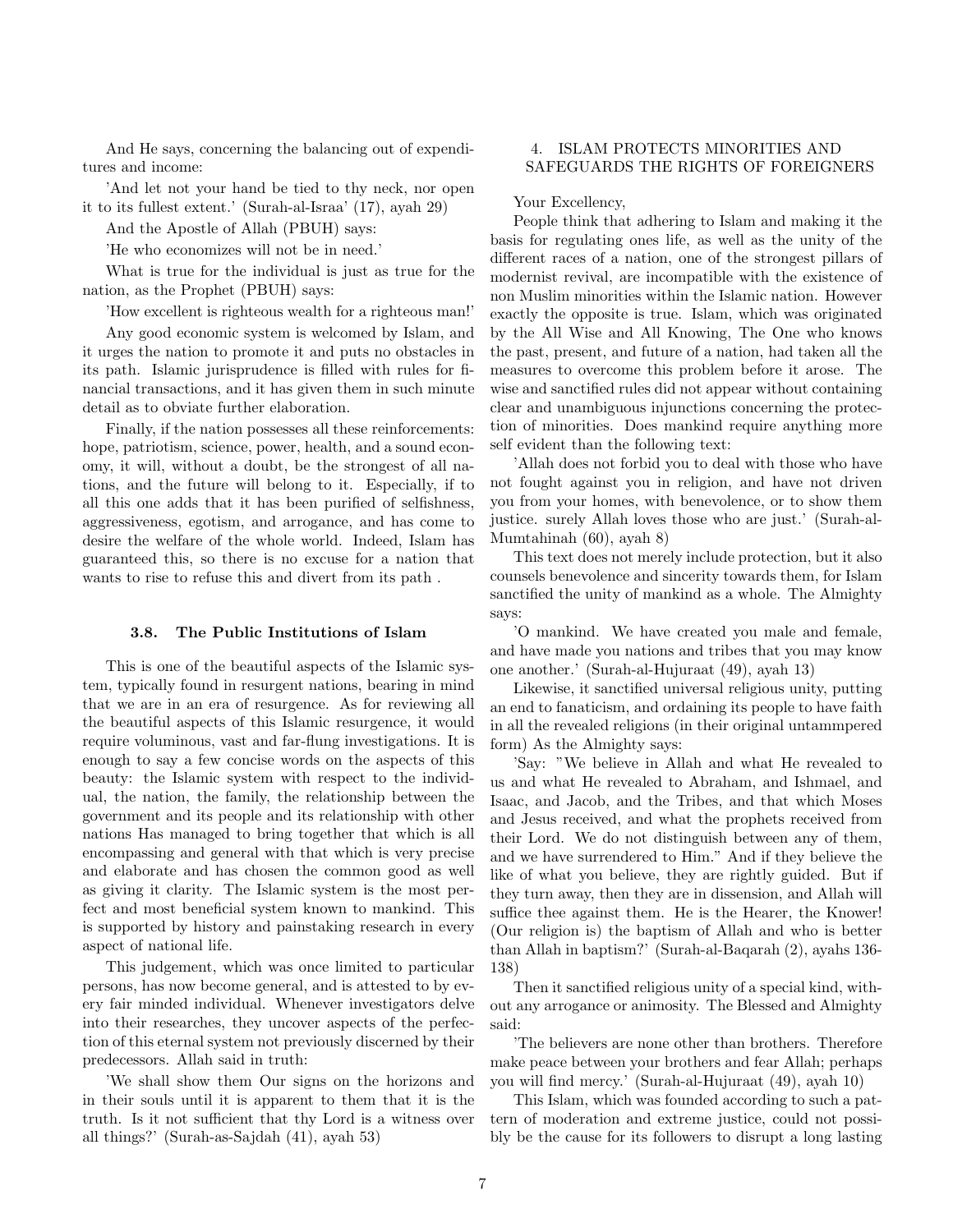unity. On the contrary, it has endowed this unity as sacred, whereas formerly it used to draw its strength solely from the civil authority.

Islam has very precisely defined those whom we ought to oppose and boycott, and with whom we should cut off all relations. Following the verse cited earlier (Surah-al-Mumtahinah (60), ayah 8), the Almighty says:

'It is only as regards those who fought against you on account of religion, and have driven you out of your homes, and helped to drive you out. Whosoever befriends them they are wrongdoers.' (Surah-al-Mumtahinah (60), ayah 9)

No fair minded person in the world would compel any nation to remain at ease with an internal enemy of this type, or with great discord among its people, or any impairment to its internal or general organization.

This is Islam's position with respect to the non-Muslim minorities - clear, unambiguous, and free from injustice. Its position with respect to foreigners is one of peace and sympathy, so long as they behave with rectitude and sincerity. But if their consciences grow corrupt and their crimes increase, the Qur'an has already defined our stance regarding them:

'O you who believe! Do not take for confidants those who are not of you; they will not fail to hinder you; they are pleased by what troubles you. Hatred has been revealed out of their mouths; what their hearts conceal is yet greater. We have made the signs clear to you, if you would but understand. Behold, you love them, but they do not love you!' (Surah-aal-Imraan (3), ayah 118-119)

And with this, Islam has dealt with all of these aspects in the most precise, benevolent, and sincere manner.

# 5. ISLAM DOES NOT DISRUPT THE RELATIONSHIP BETWEEN US AND THE WEST

People may imagine that the our Islamic way of life in this modern age, disconnects us from the Western nations, and this will only serve to disturb our political relations with them just when these were on the point of being settled. This too is a notion rooted in pure fantasy. For those nations which are suspicious of us will not be content with us whether we follow Islam or not. If they are truly our friends, and mutual trust exists between us, their own spokesmen and politicians have already declared that every nation is free to adopt whatever path it wishes within its own borders, provided it does not infringe on the rights of others. It is up to all the leaders of these nations to understand that the status of international Islam is the most sacred status known to history, and that it has laid down the most firm and solid principles to guard and preserve this status.

It is Islam which speaks about safeguarding treaties and fulfilling its obligation:

'And fulfil (every) covenant. Verily! the covenant will be questioned about.' (Surah-al-Israa' (17), ayah 34)

'Except for those of the polytheists with whom you have a treaty, and who have not subsequently failed you in anything, and have not helped anyone against you. fulfil your convenant with them up to its stated term. Truly Allah loves the god-fearing.' (Surah-at-Tawbah (9), ayah 4)

And He said:

'So long as they behave with rectitude toward you, behave with rectitude toward them.' (Surah-at-Tawbah  $(9)$ , ayah 7)

And He said, regarding the generous reception of refugees and the treatment of those who seek protection:

'And if any one of the polytheists seeks refuge with thee, give him refuge so that he may hear Allah's Discourses, then take him to a place of security.' (Surah-at-Tawbah (9), ayah 6)

If this is the case for polytheists, what do you think will be the case for the People of the Book?

The Islam which prescribes these principles and takes its adherents along this path must surely be regarded by Westerners as guaranteeing still another type of security, namely for themselves. We maintain that it would be to Europe's benefit if these sound concepts governed its own internal relations this would be better and more enduring for them!

# 6. THE FUNDAMENTAL SOURCES OF RENAISSANCE IN THE EAST ARE NOT THOSE OF THE WEST

## Your Excellency,

Among the causes which have impelled some of the Eastern Nations to deviate from Islam, and to choose to imitate the West, was the study of the Western Renaissance made by their leaders, and their conviction that it was only accomplished by overthrowing religion, destroying churches, freeing themselves from papal authority, controlling the clergy and prelates, putting an end to all manifestations of religious authority in the nation, and a definite separation of religion from the general policy of the state. If this is true in the case of the Western nations, it can never be the case for the Islamic nations, since the nature of Islamic teaching is quite unlike that of any other religion. The jurisdiction of the religious authorities in Islam is defined and limited. They are powerless to alter its statutes or to subvert its institutions, such that the fundamental principles of Islam, across the centuries, have kept pace with time, and have advocated progress, supported learning, and defended scholars.

You cannot say that what happened in the West will also happen to Islam. Investigations on this subject are extensive, one on which many books have been written: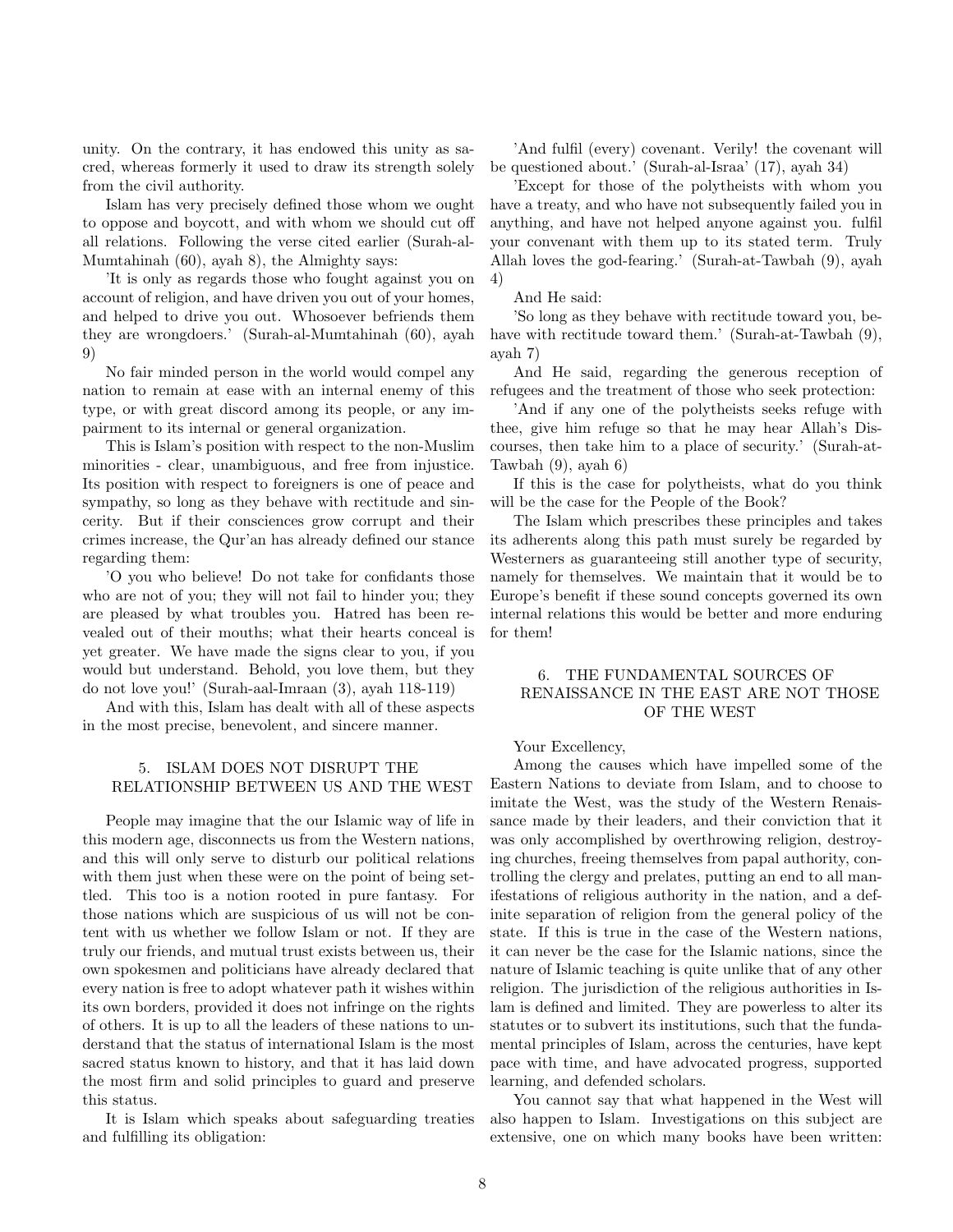Our purpose in this paper is to survey the subject briefly in order to bear it in mind and dispel any doubts. We are sure that every fair minded person will agree with us on this principle; therefore such sentiments should never be allowed to lead us in our modern renaissance, which must first of all be based on the strong pillars of a virtuous moral code, a flourishing science, and far reaching power, which is what Islam enjoins.

# 7. THE MEN OF RELIGION AND RELIGION ARE NOT ONE AND THE SAME

One of the excuses adopted by some of those who have followed the path taken by the West, was that they had become aware of the path taken by the Muslim religious authorities, in view of their hostile attitude towards nationalist revival, their activities against the nationalists and their alliance with the occupiers, their choice of selfish interests and worldly ambitions over the welfare of the country and the nation. If true, this was a flaw within the religious establishment itself, not in the religion as such. Does the religion command such things? Or are they dictated by the lives of the most virtuous and illustrious 'Ulamaa' (scholars) of the Islamic Ummah, who used to burst in upon kings and princes, past their gates and walls, censuring them, forbidding them, rejecting their gifts, declaring what the truth was before them, and bringing them the demands of the nation? Nay, they even took up arms in the face of tyranny and injustice! History has not yet forgotten the ranks of jurists of Ibn-al-Ash'ath in the eastern region of the Islamic Empire; nor the rebellion of the Qadi Yahya ibn Yahya al-Laythi al-Maliki in its Western region.

Such are the teachings of this religion, and such is the past history of the jurists of Islam. Is there any trace in this of what they assert ? Or is it just that this religion should tolerate the irresponsible actions of those who have deviated from it?

Nevertheless, even if these allegations hold true for some people, it is not the case for the people as a whole. And if it can be substantiated for a particular circumstance, it is not the case for all circumstances. This is the history of the modern renaissance in the East, laden with the position of the Muslim religious authorities in every single nation. The position taken by Al-Azhar in Egypt; and by the [Arab] Higher Committee in South Syria, or Palestine, and North Syria, or Lebanon; and by Mawlana Abul-Kalam [Azad] and his brothers among the most illustrious of the Indian 'Ulamaa' (scholars), and by the Muslim leaders in Indonesia, is not forgotten nor is it alien. Therefore, these assertions must not be used as a pretext for diverting any nation from its religion simply in the name of nationalism. Is it not more productive for a nation to reform its religious authorities and to reconcile with them, rather than adopt an oppressive attitude towards them? Even if these expressions which have crept into our language by way of imitation, like 'religious authorities', are not in accord with our own usage, since this usage is peculiar to the West, in the sense of 'clergy'. According to the Islamic usage, it includes every Muslim, for all Muslims from the least to the most outstanding of them, are 'religious authorities'.

#### 8. A BOLD BUT SUCCESSFUL STEP

#### Your Excellency,

After all the foregoing, it would be inexcusable for us to turn aside from the path of truth, that of Islam, and to follow the path of carnal desires and vanities - that of Europe. Along the path of Europe are to be found enticement and glamour, pleasures and luxuries, laxity and license, and comforts that captivate the soul, for all of these things are loved by the soul, as the Almighty says:

'Made beautiful for mankind is the love of material desires: women, and children, and heaped up mounds of gold and silver, and branded horses, and cattle, and tilled land. That is the comfort of this world.' (Surah-aal-Imran (3), ayah 14)

But the path of Islam is one of glory and fortitude, truth, strength, blessing, integrity, stability, virtue, and nobility. Take the nation along this path, may Allah grant you success!

'Say: "Shall I inform you of something better than that? For those who are God-fearing in the presence of their Lord, there are Gardens beneath which rivers flow, they being in them forever, and purified spouses, and the approbation of Allah . Allah is aware of His worshippers.' (Surah-aal-Imran (3), ayah 15)

Luxuries only annihilate nations, all that destabilized Europe was pleasure and greed:

'And when We wish to destroy a city, We command its men of wealth, and they commit transgression in it, and the sentence against it is justified, and We destroy it utterly.' (Surah-aal-Imran (3), ayah 16)

Allah (SWT) sent His Apostle as a mercy to the world, and with him He sent His Book as a light and a guidance until the Day of Judgement. The leadership of the Apostle (PBUH) survives in the form of his Sunnah, and the authenticity of the Qur'an is strengthened by the validity of its arguments. Humanity is marching inevitably towards them both, with the might and the humility, from near and from far, so that Allah's Word is fulfilled;

'That He may make it triumphant over every religion.' (Surah-at-Tawbah (9), ayah 33)

Be the first to come forward in the name of the Messenger of Allah (PBUH), with the healing provided by the Qur'an, to save the tormented, sick world! It is a bold step, but one crowned with success, Allah willing (SWT), for Allah is victorious in His affairs: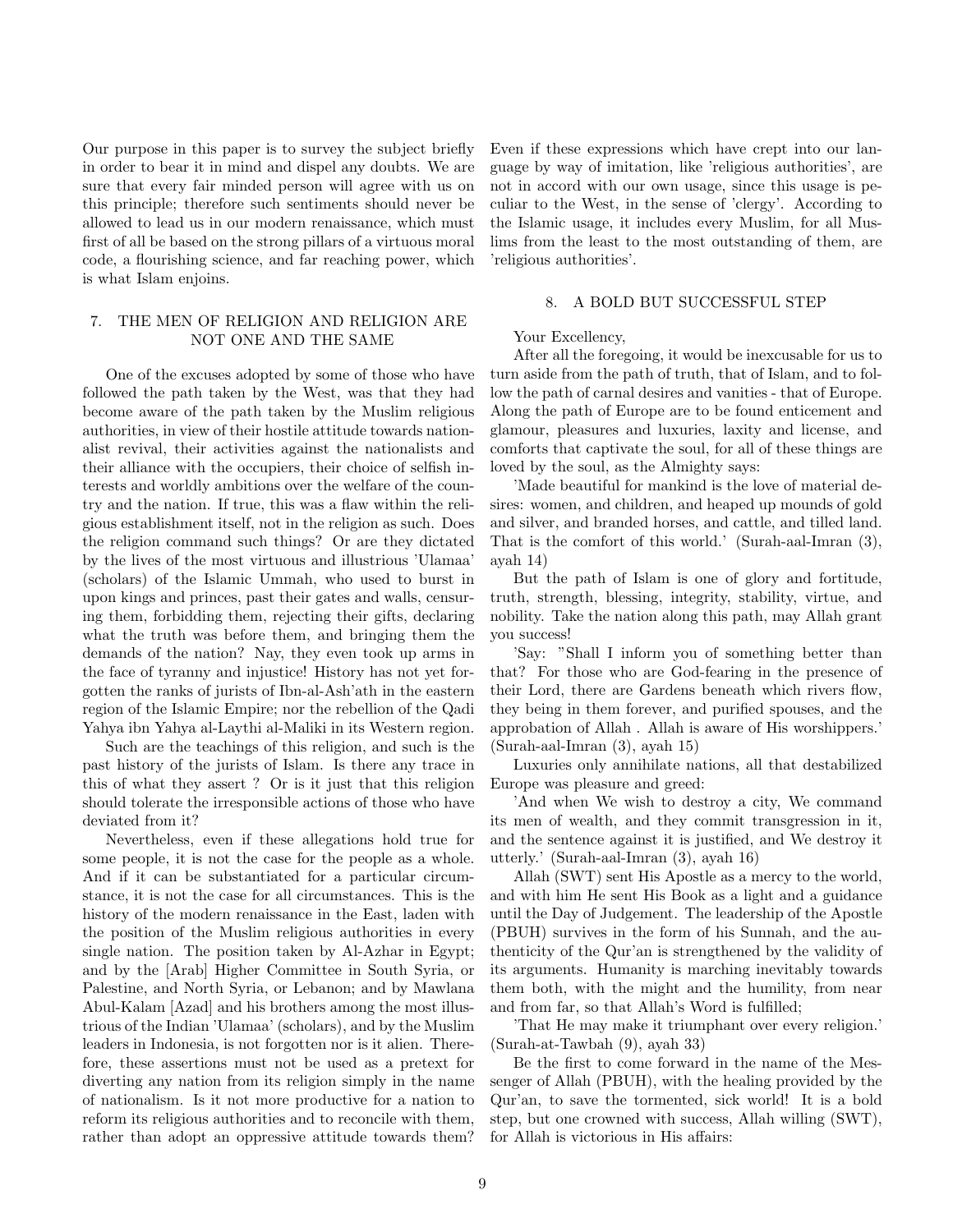'Then the believers will rejoice in Allah's succor. He gives success to whom He wills, for He is the Mighty, the Merciful.' (Surah-ar-Rum (30), ayah 45)

#### 9. SOME STEPS TOWARD PRACTICAL REFORM

Your Excellency,

Having given a clear presentation of the spiritual sentiments that should prevail within the nation in its modern renaissance, we would like to point out, by way of conclusion, some of the practical manifestations and results which these sentiments should dictate. We are going to mention here only the broadest topics, since we are well aware that each one of these questions requires extensive, broad and detailed study, taxing the energies and capacities of even specialists. We know too that we have not yet fully analyzed all the requirements and demands of the nation, nor all the manifestations of the renaissance. We do not believe that to fulfil these demands will be a simple matter which can be accomplished overnight, and we know there are manifold obstacles before us which will require vast patience, great wisdom, and a long running determination. We know all this and can take it in our stride. Besides this, we know that where there is genuine resolve, the way will be made plain, and that if a strong willed nation chooses the path of virtue, it shall, by the will of Allah Almighty, attain what it desires. Stride forward, and God will be with you !

Following, are the principal goals of reform founded on the spirit of genuine Islam:

#### 9.1. Political, judicial and administrative goals

(1) An end to party rivalry, and directing the political forces of the nation into a unified front.

(2) Amending the law, such that it conforms to all branches of Islamic legislation.

(3) Reinforcing the armed forces, and increasing the number of youth groups; igniting in them the spirit of Islamic jihad.

(4) Strengthening the ties between all the Islamic countries, especially the Arab countries, to pave the way for a practical and serious consideration concerning the departed Caliphate.

(5) Spreading the Islamic spirit throughout all departments of the government, so that all its employees will feel responsible for adhering to Islamic teachings.

(6) Keeping a close eye on the personal conduct of all its employees, there should not be any dichotomy between ones private and professional life.

(7) Setting the hours of work in summer and winter ahead, so that it will be easy to fulfil religious duties, and bring an end to late hours.

(8) An end to bribery and nepotism, promotion should only be given to those who have the capability and have a legitimate claim.

(9) Weighing all governmental acts in view of Islamic rules and teachings, National holidays, receptions, official conferences, prisons and hospitals should all be compatible with the Islamic teachings; hours of work should be arranged such that they do not conflict with the Salah times.

(10) The employment of graduates of Al-Azhar in military and administrative positions, and their training.

## 9.2. Social and educational goals

(1) Conditioning the people to respect public morality, and issuing law bound directives on this matter; the imposition of sever penalties for moral offences.

(2) To deal with the 'woman issue' - In a way which will both elevate her position and provide her protection, in accordance with the Islamic teachings. So that this issue (socially the most important) is not left at the mercy of the biased pens and unorthodox notions of those who are either deficient or excessive.(in their opinions)

(3) An end to prostitution, both clandestine and overt: and to recognize fornication as a crime, whatever the circumstances, a detestable crime whose perpetrator must be flogged.

(4) An end to gambling in all its forms: games, lotteries, racing, and casinos.

(5) A campaign against drinking, similar to the one against drugs: its prohibition, and the salvation of the nation from its effects.

(6) A campaign against ostentation in dress and loose behavior; the instruction of women in what is proper, with particular strictness as regards female teachers, pupils, physicians, and students, and all those in similar categories.

(7) A review of the curricula offered to girls and the necessity of making them distinct from the boys' curricula in many of the stages of education.

(8) The prohibition of Free Mixing between male and female students; and to consider privacy between a non-Mahram (marriageable) male and female a punishable crime.

(9) The encouragement of marriage and procreation, by all possible means; promulgation of legislation to protect and give moral support to the family, and solve the problems of marriage.

(10) The closure of morally undesirable ballrooms and dance halls, and the prohibition of dancing and other such pastimes.

(11) The inspection of theatres and cinemas, and a rigorous selection of play scripts and film rolls.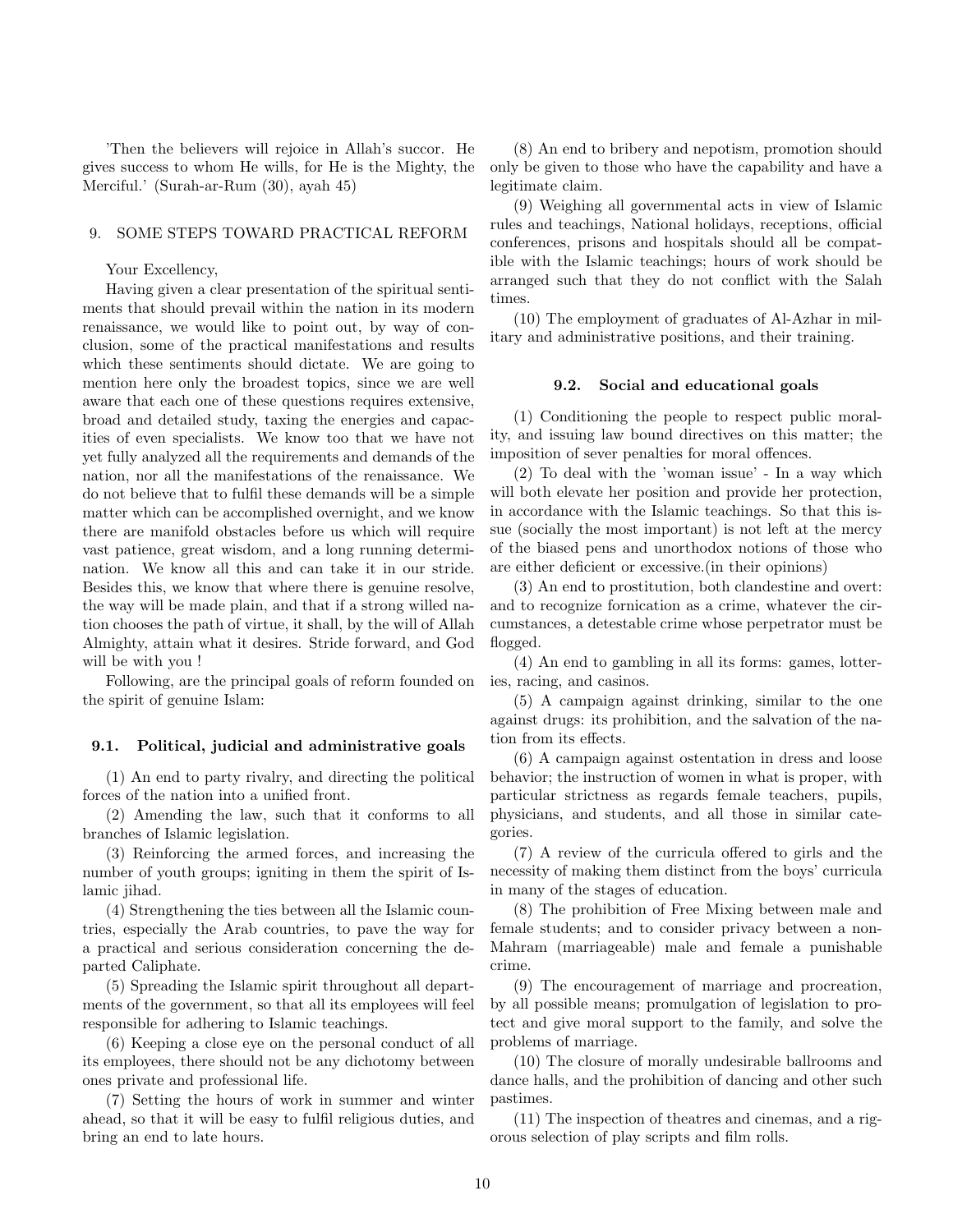(12) The censorship of songs, and a rigorous selection and inspection of them.

(13) The careful selection of lectures, songs, and subjects to be broadcast to the nation; the use of radio broadcasting for the education of the nation in a virtuous and moral way.

(14) The confiscation of provocative stories and books that implant the seeds of skepticism in an insidious manner, and newspapers which strive to disseminate immorality and capitalize indecently on lustful desires.

(15) The supervision of summer vacation areas which will bring an end to the wholesale confusion and promiscuity which nullify the soul purpose of going on holiday.

(16) Restricting the business hours of cafes; supervising the activities of their owners; instructing them as to what is in the best interest of the public; and not allowing them to stay open for such long hours.

(17) The utilization of these cafes for teaching illiterates reading and writing; assisting towards this end, the rising generation of elementary school teachers and students.

(18) To resist harmful customs, whether economic, moral, or anything else; turning the tide of the masses away from such practices, and orienting them to that which is beneficial, or educating them in a way which conforms with their best interests. This involves such customs as weddings, funerals, birthdays, the zar (a meeting of supernatural-believers), civil and religious holidays, etc. Let the government set a good example in this respect.

(19) Due consideration for the claims of the moral censorship, and punishment of all who are proved to have infringed any Islamic doctrine or attacked it, such as breaking the fast of Ramadan, willful neglect of prayers, Insulting the faith, and similar such matters.

(20) Merging the elementary village schools with the mosque, and a thoroughgoing reform of both, as regards employees, cleanliness, and overall custodial care, so that the young may be trained in prayer and the older generation in learning.

(21) To appoint religious education as a basic subject in all schools as well as in the universities, each according to its type.

(22) To encourage the memorization of the Qur'an in all the free elementary schools: making this memorization mandatory for obtaining diplomas in the areas of religion and language; The memorization of at least a part of the Qur'an should be a must in all schools.

(23) The establishment of a firm educational policy which will enhance and raise the level of education, which will unify its goals and purposes; bringing the different cultures represented in the nation closer together, and making the first stage of its process dedicated to instilling a virtuous, patriotic spirit and an unwavering moral code.

(24) To pay attention to the Arabic language at every stage of education; and the use of Arabic alone, as opposed to any foreign language, in the primary stages.

(25) Emphasis on the Islamic, national and cultural history, as well as that of the Islamic civilization.

(26) A consideration into the means of gradually forming a national uniform

(27) An end to the foreign spirit in our homes with regard to language, manners, dress, governesses, nurses, etc; All this should be corrected especially in upper class homes.

(28) To give journalism a proper direction, and to encourage authors and writers to undertake Islamic subjects

(29) Attention to be given to matters of public health by spreading health information through various means; more so via hospitals, doctors, and mobile clinics and facilitating the means of obtaining medical treatment.

(30) Attention to be given to problems of villages, regarding their organization, their cleanliness, the purification of their water supply, and the means to provide them with culture, recreation, and training.

## 9.3. The Economical Goals

(1) The organization of Zakah in terms of income and expenditure, according to the teachings of the Sacred Law; using it to carry out necessary benevolent projects, such as homes for the aged, the poor, and orphans, and strengthening the armed forces.

(2) The prohibition of usury, and the organization of banks with this end in view. The government should be an example in this domain by relinquishing all interest due on its own particular undertakings, for instance in the loan granting banks, industrial loans, etc.

(3) To encourage (the development and number of) economic projects; providing jobs for the unemployed; the transfer of those in the hands of foreigners to the purely national sector.

(4) To protect the masses from the oppression of multinational companies, keeping these within strict limits, and obtaining every possible benefit for the masses

(5) Improving the situation of junior civil servants by raising their salaries, granting them steady increases and compensations, and by lowering the salaries of senior civil servants.

(6) To reduce the number of government posts, retaining only the indispensable ones; and an equitable and scrupulous distribution of the work among civil servants.

(7) To encourage agricultural and industrial counseling; giving importance to the production level of the peasant and industrial worker.

(8) To be concerned about the technical and social problems of the worker; raising his standard of living in numerous respects.

(9) The exploitation of natural resources, such as uncultivated land, neglected mines, etc.